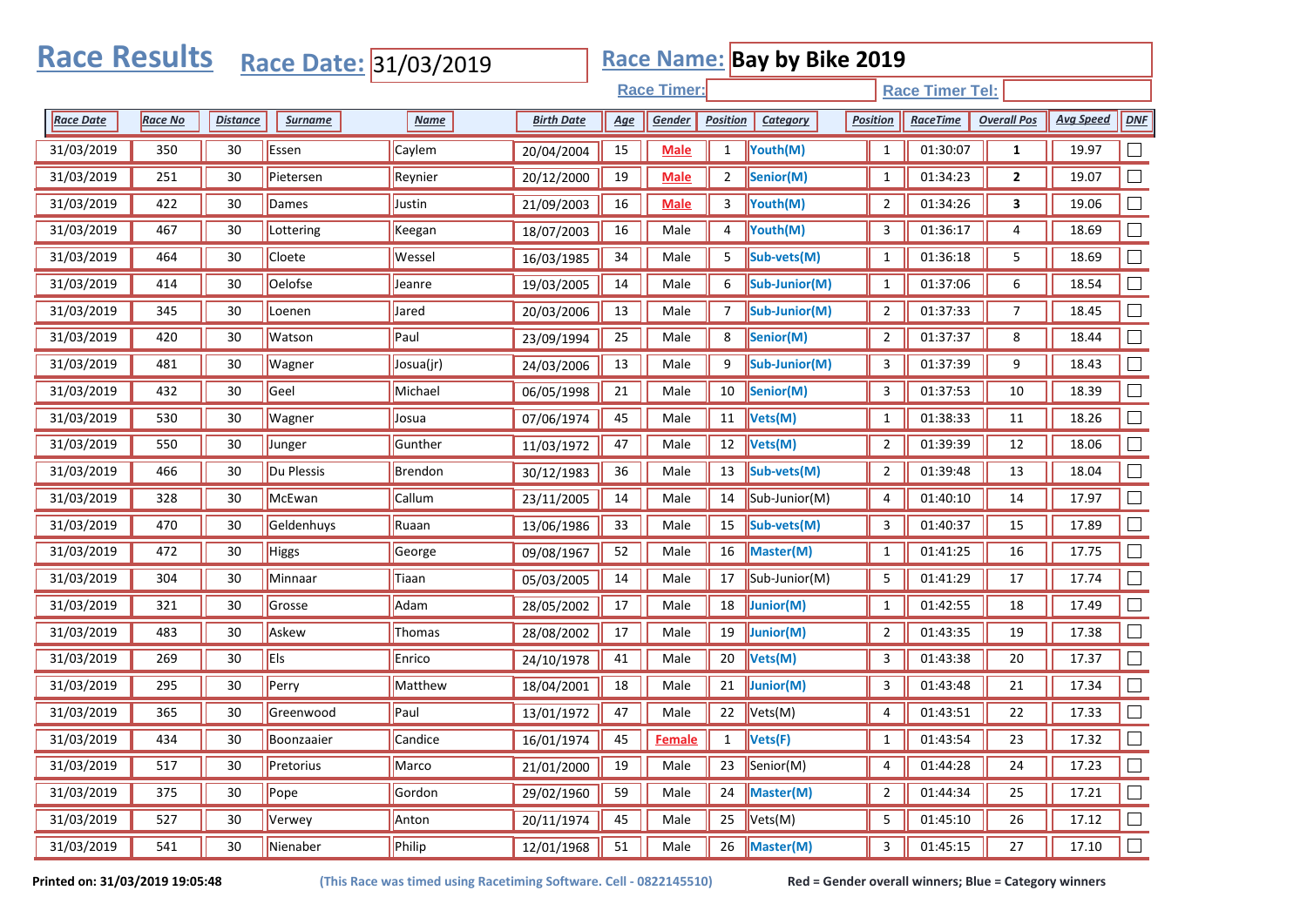| <b>Race Date</b> | <b>Race No</b> | <b>Distance</b> | <b>Surname</b> | <b>Name</b> | <b>Birth Date</b> | <u>Age</u> | Gender        | <b>Position</b> | <b>Category</b>         | <b>Position</b> | <b>RaceTime</b> | <b>Overall Pos</b> | <b>Avg Speed</b> | <b>DNF</b>                  |
|------------------|----------------|-----------------|----------------|-------------|-------------------|------------|---------------|-----------------|-------------------------|-----------------|-----------------|--------------------|------------------|-----------------------------|
| 31/03/2019       | 506            | 30              | Jordaan        | Rezahn      | 10/07/1976        | 43         | Male          | 27              | Vets(M)                 | 6               | 01:45:20        | 28                 | 17.09            |                             |
| 31/03/2019       | 368            | 30              | Goodwin        | Mike        | 28/11/1969        | 50         | Male          | 28              | Master(M)               | 4               | 01:45:32        | 29                 | 17.06            |                             |
| 31/03/2019       | 522            | 30              | Smith          | Garreth     | 11/05/2004        | 15         | Male          | 29              | Youth(M)                | 4               | 01:45:55        | 30                 | 16.99            |                             |
| 31/03/2019       | 431            | 30              | Geel           | Lohan       | 16/02/1972        | 47         | Male          | 30              | Vets(M)                 | 7               | 01:45:57        | 31                 | 16.99            |                             |
| 31/03/2019       | 293            | 30              | Gerryts        | Johan       | 03/09/1951        | 68         | Male          | 31              | <b>Grand Master(M)</b>  | $\mathbf{1}$    | 01:45:59        | 32                 | 16.98            |                             |
| 31/03/2019       | 489            | 30              | Brito          | Brett       | 03/05/1976        | 43         | Male          | 32              | Vets(M)                 | 8               | 01:47:45        | 33                 | 16.71            | $\Box$                      |
| 31/03/2019       | 556            | 30              | Fraser         | David       | 13/09/1985        | 34         | Male          | 33              | Sub-vets(M)             | 4               | 01:48:30        | 34                 | 16.59            |                             |
| 31/03/2019       | 477            | 30              | powell         | brendon     | 15/10/2001        | 18         | Male          | 34              | Junior(M)               | 4               | 01:48:38        | 35                 | 16.57            |                             |
| 31/03/2019       | 452            | 30              | Ricci          | Megan       | 09/05/1988        | 31         | <b>Female</b> | $\overline{2}$  | Sub-vets(F)             | $\mathbf{1}$    | 01:48:54        | 36                 | 16.53            |                             |
| 31/03/2019       | 374            | 30              | ERASMUS        | <b>TIAN</b> | 07/05/2002        | 17         | Male          | 35              | Junior(M)               | 5               | 01:48:59        | 37                 | 16.52            |                             |
| 31/03/2019       | 384            | 30              | <b>Beukes</b>  | Bedford     | 19/12/1984        | 35         | Male          | 36              | Sub-vets(M)             | 5               | 01:50:27        | 38                 | 16.30            |                             |
| 31/03/2019       | 534            | 30              | Wessels        | Matthys     | 13/01/2004        | 15         | Male          | 37              | $\mathsf{Youth}(M)$     | 5               | 01:50:33        | 39                 | 16.28            |                             |
| 31/03/2019       | 465            | 30              | Harrington     | Kristen     | 12/09/1997        | 22         | <b>Female</b> | 3               | Senior(F)               | $\mathbf{1}$    | 01:50:36        | 40                 | 16.27            |                             |
| 31/03/2019       | 482            | 30              | Young          | Brett       | 13/01/1955        | 64         | Male          | 38              | <b>Grand Master(M)</b>  | $\overline{2}$  | 01:50:52        | 41                 | 16.24            |                             |
| 31/03/2019       | 318            | 30              | Grosse         | Michael     | 27/06/1963        | 56         | Male          | 39              | Master(M)               | 5               | 01:51:03        | 42                 | 16.21            |                             |
| 31/03/2019       | 398            | 30              | Louw           | David       | 10/09/1971        | 48         | Male          | 40              | Vets(M)                 | 9               | 01:51:14        | 43                 | 16.18            |                             |
| 31/03/2019       | 408            | 30              | Koekemoer      | Carl        | 19/08/2005        | 14         | Male          | 41              | Sub-Junior(M)           | 6               | 01:51:30        | 44                 | 16.14            |                             |
| 31/03/2019       | 525            | 30              | Uys            | Joshua      | 27/11/2002        | 17         | Male          | 42              | Junior(M)               | 6               | 01:51:31        | 45                 | 16.14            |                             |
| 31/03/2019       | 296            | 30              | Lotter         | Lara        | 25/01/2004        | 15         | Female        | 4               | Youth(F)                | $\mathbf{1}$    | 01:51:33        | 46                 | 16.14            |                             |
| 31/03/2019       | 363            | 30              | Preston        | Alistair    | 11/10/1964        | 55         | Male          | 43              | Master(M)               | 6               | 01:51:34        | 47                 | 16.13            |                             |
| 31/03/2019       | 369            | 30              | Goodwin        | James       | 22/05/2001        | 18         | Male          | 44              | Junior(M)               | 7               | 01:51:36        | 48                 | 16.13            |                             |
| 31/03/2019       | 357            | 30              | MAHOMED        | ANEES       | 05/02/2003        | 16         | Male          | 45              | Youth(M)                | 6               | 01:51:52        | 49                 | 16.09            |                             |
| 31/03/2019       | 282            | 30              | Dippenaar      | Jeanne-Mari | 11/11/1986        | 33         | Female        | 5               | Sub-vets(F)             | $\overline{2}$  | 01:51:56        | 50                 | 16.08            |                             |
| 31/03/2019       | 535            | 30              | Witbooi        | Lelethu     | 29/07/2004        | 15         | Male          | 46              | Youth(M)                | 7               | 01:52:11        | 51                 | 16.05            |                             |
| 31/03/2019       | 256            | 30              | Seaman         | Rachel      | 27/05/2005        | 14         | Female        | 6               | Sub-Junior(F)           | $\mathbf{1}$    | 01:52:15        | 52                 | 16.04            |                             |
| 31/03/2019       | 255            | 30              | Seaman         | Brian       | 27/03/1973        | 46         | Male          | 47              | $\sqrt{\text{Vets}(M)}$ | 10              | 01:52:16        | 53                 | 16.03            |                             |
| 31/03/2019       | 493            | 30              | <b>Clark</b>   | Simon       | 16/01/1977        | 42         | Female        | $\overline{7}$  | Vets(F)                 | $\overline{2}$  | 01:53:01        | 54                 | 15.93            | $\mathcal{L}_{\mathcal{A}}$ |
| 31/03/2019       | 516            | 30              | Parkin         | Timm        | 10/02/1980        | 39         | Male          | 48              | Sub-vets(M)             | 6               | 01:53:37        | 55                 | 15.84            | $\Box$                      |
| 31/03/2019       | 545            | 30              | Wood           | Trenton     | 18/10/2005        | 14         | Male          | 49              | Sub-Junior(M)           | $\overline{7}$  | 01:54:02        | 56                 | 15.78            |                             |
| 31/03/2019       | 385            | 30              | Jackson        | Charlie     | 19/02/1957        | 62         | Male          | 50              | <b>Grand Master(M)</b>  | 3               | 01:54:18        | 57                 | 15.75            | $\Box$                      |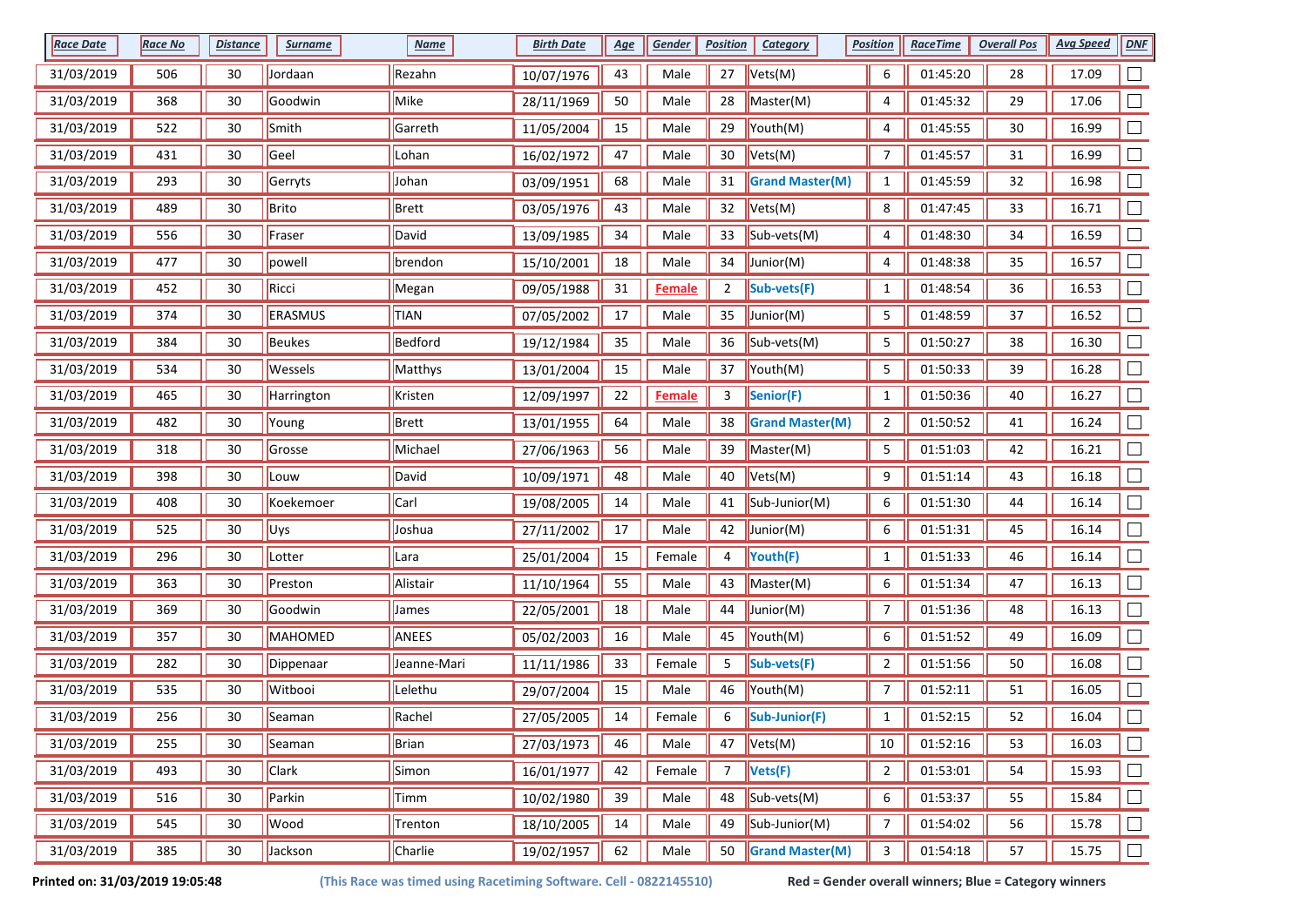| <b>Race Date</b> | <b>Race No</b> | <b>Distance</b> | <b>Surname</b> | <b>Name</b>  | <b>Birth Date</b> | <u>Age</u> | Gender | <b>Position</b> | <b>Category</b>                            | <b>Position</b> | <b>RaceTime</b> | <b>Overall Pos</b> | <b>Avg Speed</b> | <b>DNF</b>     |
|------------------|----------------|-----------------|----------------|--------------|-------------------|------------|--------|-----------------|--------------------------------------------|-----------------|-----------------|--------------------|------------------|----------------|
| 31/03/2019       | 387            | 30              | Hoffmann       | Cade         | 19/01/2004        | 15         | Male   | 51              | Youth(M)                                   | 8               | 01:54:20        | 58                 | 15.74            |                |
| 31/03/2019       | 538            | 30              | Wessels        | Alfonso      | 20/01/1971        | 48         | Male   | 52              | Vets(M)                                    | 11              | 01:54:30        | 59                 | 15.72            |                |
| 31/03/2019       | 480            | 30              | Uys            | Shaun        | 20/01/1970        | 49         | Male   | 53              | Vets(M)                                    | 12              | 01:54:32        | 60                 | 15.72            |                |
| 31/03/2019       | 297            | 30              | gerber         | jacques      | 17/08/1970        | 49         | Male   | 54              | Vets(M)                                    | 13              | 01:54:34        | 61                 | 15.71            |                |
| 31/03/2019       | 492            | 30              | Chubb          | Nolan        | 12/03/1979        | 40         | Male   | 55              | Vets(M)                                    | 14              | 01:54:39        | 62                 | 15.70            |                |
| 31/03/2019       | 457            | 30              | Nagel          | Timothy      | 28/08/1992        | 27         | Male   | 56              | Senior(M)                                  | 5               | 01:54:42        | 63                 | 15.69            | $\Box$         |
| 31/03/2019       | 436            | 30              | Faber          | Franzo       | 14/12/1977        | 42         | Male   | 57              | Vets(M)                                    | 15              | 01:55:58        | 64                 | 15.52            |                |
| 31/03/2019       | 327            | 30              | De beer        | Conrad       | 07/08/1968        | 51         | Male   | 58              | Master(M)                                  | $\overline{7}$  | 01:56:03        | 65                 | 15.51            |                |
| 31/03/2019       | 394            | 30              | Slabber        | Conrad       | 07/12/1977        | 42         | Male   | 59              | Vets(M)                                    | 16              | 01:56:58        | 66                 | 15.39            |                |
| 31/03/2019       | 403            | 30              | Dowling        | ונן          | 27/11/1976        | 43         | Male   | 60              | Vets(M)                                    | 17              | 01:58:19        | 67                 | 15.21            |                |
| 31/03/2019       | 407            | 30              | Koekemoer      | Leon         | 20/07/1972        | 47         | Male   | 61              | Vets(M)                                    | 18              | 01:58:29        | 68                 | 15.19            |                |
| 31/03/2019       | 440            | 30              | Robson         | Jacques      | 24/04/1964        | 55         | Male   | 62              | Master(M)                                  | 8               | 01:58:30        | 69                 | 15.19            |                |
| 31/03/2019       | 433            | 30              | Oosthuizen     | Pieter       | 27/11/1970        | 49         | Male   | 63              | Vets(M)                                    | 19              | 01:58:55        | 70                 | 15.14            |                |
| 31/03/2019       | 435            | 30              | Rainier        | Hendrik      | 22/11/1970        | 49         | Male   | 64              | Vets(M)                                    | 20              | 01:59:08        | 71                 | 15.11            |                |
| 31/03/2019       | 337            | 30              | Higgs          | Aubrey       | 30/10/1950        | 69         | Male   | 65              | Grand Master(M)                            | 4               | 01:59:16        | 72                 | 15.09            |                |
| 31/03/2019       | 383            | 30              | Ross           | Christo      | 20/02/1986        | 33         | Male   | 66              | Sub-vets(M)                                | 7               | 01:59:23        | 73                 | 15.08            |                |
| 31/03/2019       | 382            | 30              | Ross           | Chris        | 10/11/1960        | 59         | Male   | 67              | Master(M)                                  | 9               | 01:59:26        | 74                 | 15.07            |                |
| 31/03/2019       | 532            | 30              | Wedderburn     | William      | 16/09/2005        | 14         | Male   | 68              | Sub-Junior(M)                              | 8               | 01:59:46        | 75                 | 15.03            |                |
| 31/03/2019       | 540            | 30              | Black          | Michael      | 18/04/1973        | 46         | Male   | 69              | Vets(M)                                    | 21              | 02:00:03        | 76                 | 14.99            |                |
| 31/03/2019       | 274            | 30              | steyn          | <b>jenny</b> | 10/05/1962        | 57         | Female | 8               | Master(F)                                  | $\mathbf{1}$    | 02:00:07        | 77                 | 14.99            |                |
| 31/03/2019       | 476            | 30              | powell         | richard      | 13/11/1971        | 48         | Male   | 70              | Vets(M)                                    | 22              | 02:00:20        | 78                 | 14.96            |                |
| 31/03/2019       | 478            | 30              | Riley          | Andrew       | 11/06/1972        | 47         | Male   | 71              | Vets(M)                                    | 23              | 02:00:50        | 79                 | 14.90            |                |
| 31/03/2019       | 460            | 30              | Taylor         | Guy          | 28/09/1959        | 60         | Male   | 72              | Grand Master(M)                            | 5               | 02:01:10        | 80                 | 14.86            |                |
| 31/03/2019       | 254            | 30              | Killian        | Shaun        | 25/05/1979        | 40         | Male   | 73              | Vets(M)                                    | 24              | 02:01:22        | 81                 | 14.83            |                |
| 31/03/2019       | 494            | 30              | Du Plessis     | Ettienne     | 26/12/1983        | 36         | Male   | 74              | Sub-vets(M)                                | 8               | 02:01:26        | 82                 | 14.82            |                |
| 31/03/2019       | 307            | 30              | Nieuwoudt      | Nadus        | 09/12/1980        | 39         | Male   | 75              | $\left  \text{Sub-vets}(\text{M}) \right $ | 9               | 02:01:33        | 83                 | 14.81            | $\Box$         |
| 31/03/2019       | 344            | 30              | Loenen         | Craig        | 12/12/1975        | 44         | Male   | 76              | Vets(M)                                    | 25              | 02:01:39        | 84                 | 14.80            | $\mathbb{R}^n$ |
| 31/03/2019       | 346            | 30              | Kruger         | Jason        | 05/03/1979        | 40         | Male   | 77              | $\vert$ Vets(M)                            | 26              | 02:01:41        | 85                 | 14.79            |                |
| 31/03/2019       | 354            | 30              | Pillay         | Rudi         | 03/09/1981        | 38         | Male   | 78              | Sub-vets(M)                                | 10              | 02:01:55        | 86                 | 14.76            |                |
| 31/03/2019       | 505            | 30              | Jacobs         | Rikus        | 30/09/1996        | 23         | Male   | 79              | Senior(M)                                  | 6               | 02:02:03        | 87                 | 14.75            | $\Box$         |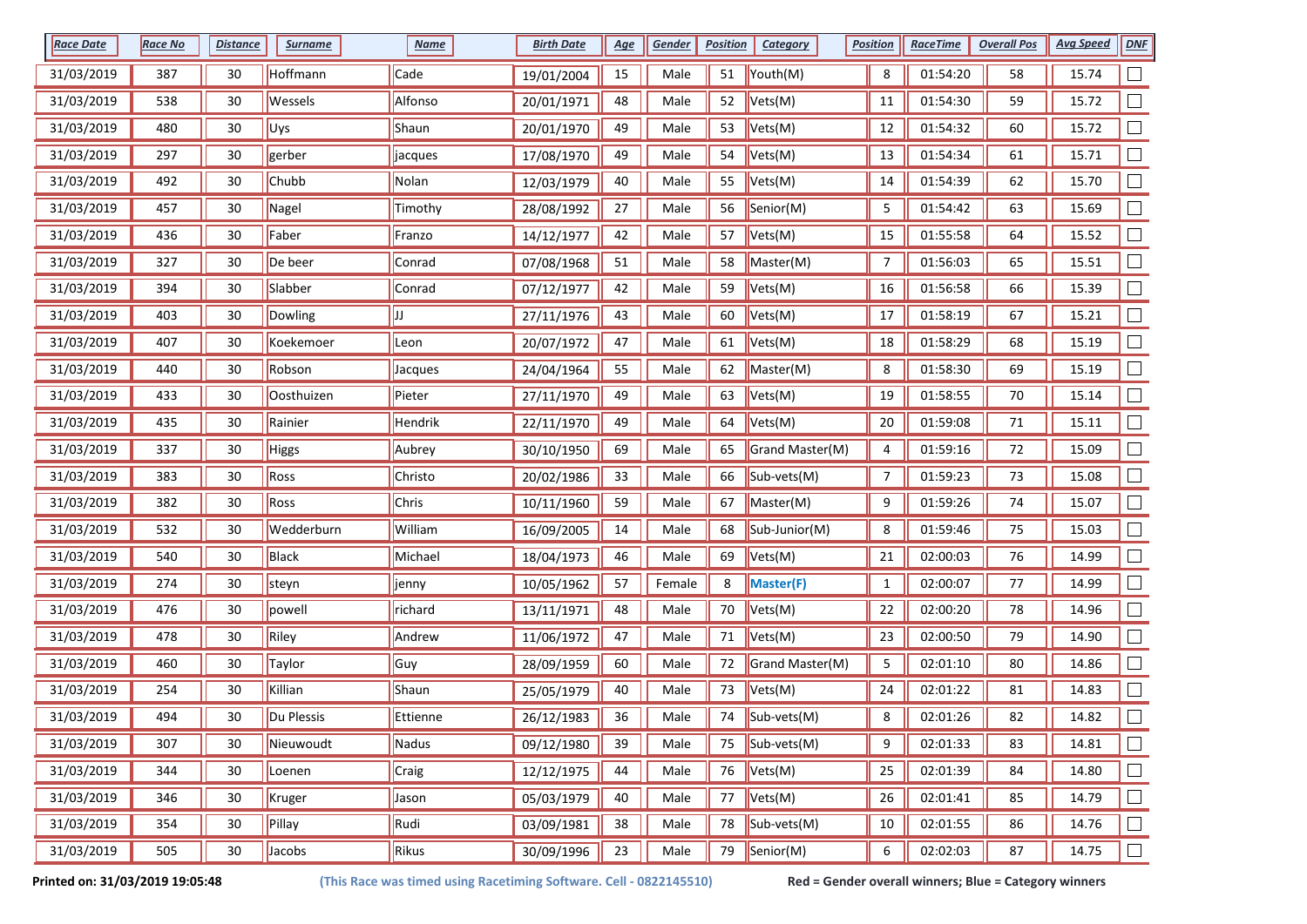| <b>Race Date</b> | <b>Race No</b> | <b>Distance</b> | <b>Surname</b> | <b>Name</b>  | <b>Birth Date</b> | <u>Age</u> | <b>Gender</b> | <b>Position</b> | <b>Category</b>              | <b>Position</b> | <b>RaceTime</b> | <b>Overall Pos</b> | <b>Avg Speed</b> | <b>DNF</b> |
|------------------|----------------|-----------------|----------------|--------------|-------------------|------------|---------------|-----------------|------------------------------|-----------------|-----------------|--------------------|------------------|------------|
| 31/03/2019       | 426            | 30              | Leurs          | Gary         | 26/01/1976        | 43         | Male          | 80              | Vets(M)                      | 27              | 02:02:43        | 88                 | 14.67            |            |
| 31/03/2019       | 443            | 30              | Schumann       | Waldo        | 14/07/1941        | 78         | Male          | 81              | <b>Great Grand Maste</b>     | $\mathbf{1}$    | 02:02:48        | 89                 | 14.66            |            |
| 31/03/2019       | 265            | 30              | Schoonbee      | Chris        | 18/02/1991        | 28         | Male          | 82              | Senior(M)                    | $\overline{7}$  | 02:03:10        | 90                 | 14.61            | ⊏          |
| 31/03/2019       | 267            | 30              | Schoonbee      | Simone       | 15/02/2001        | 18         | Female        | 9               | Junior(F)                    | $\mathbf{1}$    | 02:03:11        | 91                 | 14.61            |            |
| 31/03/2019       | 334            | 30              | Moolman        | Jan          | 16/09/1994        | 25         | Male          | 83              | Senior(M)                    | 8               | 02:03:22        | 92                 | 14.59            |            |
| 31/03/2019       | 552            | 30              | <b>JACKSON</b> | Danie        | 07/04/1958        | 61         | Male          | 84              | Grand Master(M)              | 6               | 02:03:42        | 93                 | 14.55            | $\Box$     |
| 31/03/2019       | 313            | 30              | Smith          | Lauren       | 02/07/1983        | 36         | Female        | 10              | Sub-vets(F)                  | 3               | 02:03:46        | 94                 | 14.54            | $\Box$     |
| 31/03/2019       | 335            | 30              | Moolman        | Christian    | 09/11/1964        | 55         | Male          | 85              | Master(M)                    | 10              | 02:04:05        | 95                 | 14.51            | $\Box$     |
| 31/03/2019       | 306            | 30              | Snyman         | Noel         | 12/03/1989        | 30         | Male          | 86              | Sub-vets(M)                  | $11\,$          | 02:04:22        | 96                 | 14.47            |            |
| 31/03/2019       | 471            | 30              | Hempel         | Carl         | 16/07/1956        | 63         | Male          | 87              | Grand Master(M)              | 7               | 02:04:31        | 97                 | 14.46            |            |
| 31/03/2019       | 305            | 30              | Tiltmann       | Stuart       | 04/08/2005        | 14         | Male          | 88              | Sub-Junior(M)                | 9               | 02:04:35        | 98                 | 14.45            | $\Box$     |
| 31/03/2019       | 474            | 30              | Motake         | Khotso       | 27/08/2006        | 13         | Male          | 89              | Sub-Junior(M)                | 10              | 02:05:16        | 99                 | 14.37            |            |
| 31/03/2019       | 461            | 30              | Annamarie      | Fouche       | 16/12/1967        | 52         | Female        | 11              | Master(F)                    | $\overline{2}$  | 02:05:31        | 100                | 14.34            |            |
| 31/03/2019       | 323            | 30              | Puttergill     | Gregory      | 22/02/1962        | 57         | Male          | 90              | Master(M)                    | 11              | 02:05:33        | 101                | 14.34            | $\Box$     |
| 31/03/2019       | 259            | 30              | von Gordon     | Roxy         | 26/03/1987        | 32         | Female        | 12              | Sub-vets(F)                  | 4               | 02:05:33        | 101                | 14.34            | $\Box$     |
| 31/03/2019       | 291            | 30              | Andrade        | Andre        | 20/05/1960        | 59         | Male          | 91              | Master(M)                    | 12              | 02:05:39        | 103                | 14.33            |            |
| 31/03/2019       | 322            | 30              | Cornelissen    | Cornel       | 04/07/1986        | 33         | Male          | 92              | Sub-vets(M)                  | 12              | 02:07:01        | 104                | 14.17            |            |
| 31/03/2019       | 281            | 30              | Zehmke         | Zarrin       | 29/11/1974        | 45         | Male          | 93              | Vets(M)                      | 28              | 02:07:08        | 105                | 14.16            |            |
| 31/03/2019       | 421            | 30              | Price          | Cameron      | 09/09/1978        | 41         | Male          | 94              | Vets(M)                      | 29              | 02:07:10        | 106                | 14.15            |            |
| 31/03/2019       | 491            | 30              | <b>Butcher</b> | Andrew       | 01/10/1966        | 53         | Male          | 95              | Master(M)                    | 13              | 02:07:12        | 107                | 14.15            |            |
| 31/03/2019       | 504            | 30              | Histed         | <b>Bruce</b> | 03/10/1964        | 55         | Male          | 96              | Master(M)                    | 14              | 02:07:14        | 108                | 14.15            |            |
| 31/03/2019       | 536            | 30              | Wood           | Stuart       | 14/03/1964        | 55         | Male          | 97              | Master(M)                    | 15              | 02:07:15        | 109                | 14.15            | $\Box$     |
| 31/03/2019       | 396            | 30              | Waudby         | Mark         | 15/05/1979        | 40         | Male          | 98              | Vets(M)                      | 30              | 02:07:49        | 110                | 14.08            | $\Box$     |
| 31/03/2019       | 393            | 30              | Gardiner       | Craig        | 30/11/1977        | 42         | Male          | 99              | Vets(M)                      | 31              | 02:07:51        | 111                | 14.08            | $\Box$     |
| 31/03/2019       | 515            | 30              | nel            | jacques      | 21/05/1945        | 74         | Male          | 100             | <b>Great Grand Maste</b>     | $\overline{2}$  | 02:07:53        | 112                | 14.08            |            |
| 31/03/2019       | 370            | 30              | Halgreen       | Theo         | 13/02/1970        | 49         | Male          |                 | 101 $Vets(M)$                | 32              | 02:08:05        | 113                | 14.05            | $\Box$     |
| 31/03/2019       | 411            | 30              | <b>Els</b>     | Warren       | 30/06/2003        | 16         | Male          |                 | 102 $\sqrt{\text{Youth}(M)}$ | 9               | 02:08:09        | 114                | 14.05            | $\Box$     |
| 31/03/2019       | 343            | 30              | Jacobs         | Carel        | 07/11/1984        | 35         | Male          |                 | 103 $\vert$ Sub-vets(M)      | 13              | 02:08:13        | 115                | 14.04            | $\Box$     |
| 31/03/2019       | 543            | 30              | Gulda          | Grazielia    | 22/09/1969        | 50         | Female        | 13              | Master(F)                    | 3               | 02:08:24        | 116                | 14.02            | $\Box$     |
| 31/03/2019       | 526            | 30              | Vermaak        | Fanie        | 25/07/1965        | 54         | Male          |                 | 104 Master(M)                | 16              | 02:08:34        | 117                | 14.00            | $\Box$     |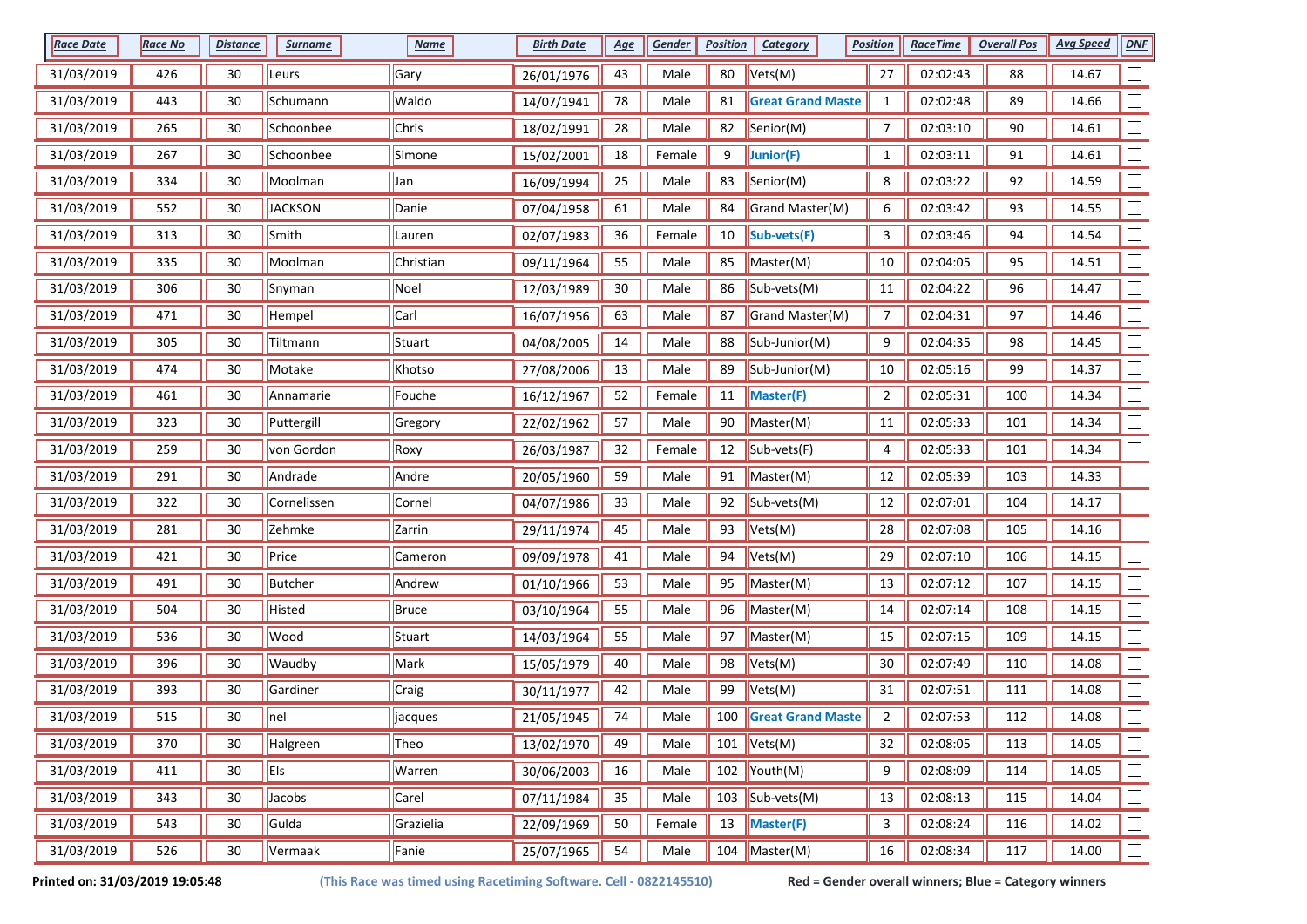| <b>Race Date</b> | Race No | <b>Distance</b> | <b>Surname</b> | <b>Name</b>  | <b>Birth Date</b> | <u>Age</u>      | <b>Gender</b> | <b>Position</b> | Category                                   | <b>Position</b> | <b>RaceTime</b> | <b>Overall Pos</b> | <b>Avg Speed</b> | DNE    |
|------------------|---------|-----------------|----------------|--------------|-------------------|-----------------|---------------|-----------------|--------------------------------------------|-----------------|-----------------|--------------------|------------------|--------|
| 31/03/2019       | 380     | 30              | Meyer          | Jared        | 11/06/2002        | 17              | Male          |                 | 105 $\vert$ Junior(M)                      | 8               | 02:08:41        | 118                | 13.99            |        |
| 31/03/2019       | 533     | 30              | Wessels        | Brenden      | 05/10/2005        | 14              | Male          | 106             | $\vert$ Sub-Junior(M)                      | 11              | 02:08:43        | 119                | 13.98            |        |
| 31/03/2019       | 409     | 30              | Seale          | Phillipa     | 16/06/1988        | 31              | Female        | 14              | Sub-vets(F)                                | 5               | 02:08:47        | 120                | 13.98            |        |
| 31/03/2019       | 462     | 30              | Greyling       | Louise       | 20/06/1965        | 54              | Female        | 15              | Master(F)                                  | 4               | 02:08:49        | 121                | 13.97            |        |
| 31/03/2019       | 458     | 30              | Nagel          | Ernest       | 02/10/1960        | 59              | Male          | 107             | Master(M)                                  | $17\,$          | 02:09:40        | 122                | 13.88            |        |
| 31/03/2019       | 555     | 30              | Dippenaar      | Dawid        | 13/12/1984        | 35              | Male          | 108             | $\left  \text{Sub-vets}(\text{M}) \right $ | 14              | 02:09:55        | 123                | 13.86            |        |
| 31/03/2019       | 438     | 30              | Geldenhuys     | Allen        | 29/07/1973        | 46              | Male          | 109             | Vets(M)                                    | 33              | 02:10:05        | 124                | 13.84            |        |
| 31/03/2019       | 300     | 30              | Hall           | Wesley       | 26/02/1987        | 32              | Male          | 110             | Sub-vets(M)                                | 15              | 02:10:15        | 125                | 13.82            |        |
| 31/03/2019       | 302     | 30              | Deysel         | Jacques      | 27/07/1978        | 41              | Male          | 111             | Vets(M)                                    | 34              | 02:10:20        | 126                | 13.81            |        |
| 31/03/2019       | 347     | 30              | Van Eeden      | Lodewickus   | 02/02/1970        | 49              | Male          | 112             | Vets(M)                                    | 35              | 02:10:23        | 127                | 13.81            |        |
| 31/03/2019       | 338     | 30              | Swanepoel      | Leon         | 05/07/1961        | 58              | Male          |                 | 113  Master(M)                             | 18              | 02:10:31        | 128                | 13.79            |        |
| 31/03/2019       | 547     | 30              | <b>Bouwer</b>  | Anton        | 30/08/2005        | 14              | Male          |                 | 114  Sub-Junior(M)                         | 12              | 02:11:13        | 129                | 13.72            |        |
| 31/03/2019       | 402     | 30              | Henning        | Gawie        | 06/08/1980        | 39              | Male          |                 | 115 $ Sub-vests(M) $                       | 16              | 02:11:26        | 130                | 13.70            |        |
| 31/03/2019       | 308     | 30              | Potts          | Chantelle    | 08/06/1985        | 34              | Female        | 16              | Sub-vets(F)                                | 6               | 02:11:29        | 131                | 13.69            |        |
| 31/03/2019       | 280     | 30              | Van Staden     | Johann       | 24/02/1982        | 37              | Male          |                 | 116 $\vert$ Sub-vets(M)                    | 17              | 02:11:31        | 132                | 13.69            |        |
| 31/03/2019       | 402     | 30              | Henning        | Gawie        | 06/08/1980        | 39              | Male          |                 | 117 $ Sub-vests(M) $                       | 18              | 02:11:33        | 133                | 13.68            |        |
| 31/03/2019       | 401     | 30              | Henning        | Gerrit       | 19/03/1947        | 72              | Male          | 118             | <b>Great Grand Maste</b>                   | 3               | 02:11:34        | 134                | 13.68            |        |
| 31/03/2019       | 359     | 30              | Kretzmann      | Vaughn       | 04/12/1978        | 41              | Male          | 119             | Vets(M)                                    | 36              | 02:11:36        | 135                | 13.68            |        |
| 31/03/2019       | 358     | 30              | Goosen         | graeme       | 10/05/1976        | 43              | Male          |                 | 120 $ Vets(M) $                            | 37              | 02:11:37        | 136                | 13.68            |        |
| 31/03/2019       | 447     | 30              | Greyling       | Marike       | 08/06/1991        | 28              | Female        | 17              | Senior(F)                                  | $\overline{a}$  | 02:11:53        | 137                | 13.65            |        |
| 31/03/2019       | 549     | 30              | Els            | Angelo       | 31/08/1972        | 47              | Male          | 121             | Vets(M)                                    | 38              | 02:11:58        | 138                | 13.64            |        |
| 31/03/2019       | 507     | 30              | Junger         | Nicholas     | 05/01/2004        | 15              | Male          |                 | 122 $\sqrt{\text{Youth}(M)}$               | 10              | 02:12:02        | 139                | 13.63            |        |
| 31/03/2019       | 351     | 30              | Visagie        | Jenny        | 25/05/1981        | 38              | Female        | 18              | Sub-vets(F)                                | $\overline{7}$  | 02:12:27        | 140                | 13.59            |        |
| 31/03/2019       | 352     | 30              | Phillips       | Megan        | 29/09/1976        | 43              | Female        | 19              | Vets(F)                                    | 3               | 02:12:28        | 141                | 13.59            |        |
| 31/03/2019       | 339     | 30              | Ferreira       | Keenan       | 01/03/2001        | 18              | Male          |                 | 123 $ $ Junior(M)                          | 9               | 02:12:31        | 142                | 13.58            |        |
| 31/03/2019       | 266     | 30              | Schoonbee      | Johlene      | 24/02/1978        | 41              | Female        | 20              | Vets(F)                                    | 4               | 02:13:21        | 143                | 13.50            |        |
| 31/03/2019       | 268     | 30              | Schoonbee      | Ezra         | 30/08/1968        | 51              | Male          |                 | 124 Master(M)                              | 19              | 02:13:23        | 144                | 13.49            | $\Box$ |
| 31/03/2019       | 264     | 30              | Grobler        | Jacobus      | 05/10/1971        | 48              | Male          |                 | 125 $Vets(M)$                              | 39              | 02:13:42        | 145                | 13.46            |        |
| 31/03/2019       | 410     | 30              | Els            | <b>Clive</b> | 04/06/1975        | 44              | Male          |                 | 126 $Vets(M)$                              | 40              | 02:13:44        | 146                | 13.46            | $\Box$ |
| 31/03/2019       | 341     | $30\,$          | Manthe         | Cameron      | 29/03/1989        | 30 <sub>o</sub> | Male          |                 | 127 $\sqrt{\text{Sub-vets(M)}}$            | 19              | 02:13:55        | 147                | 13.44            | $\Box$ |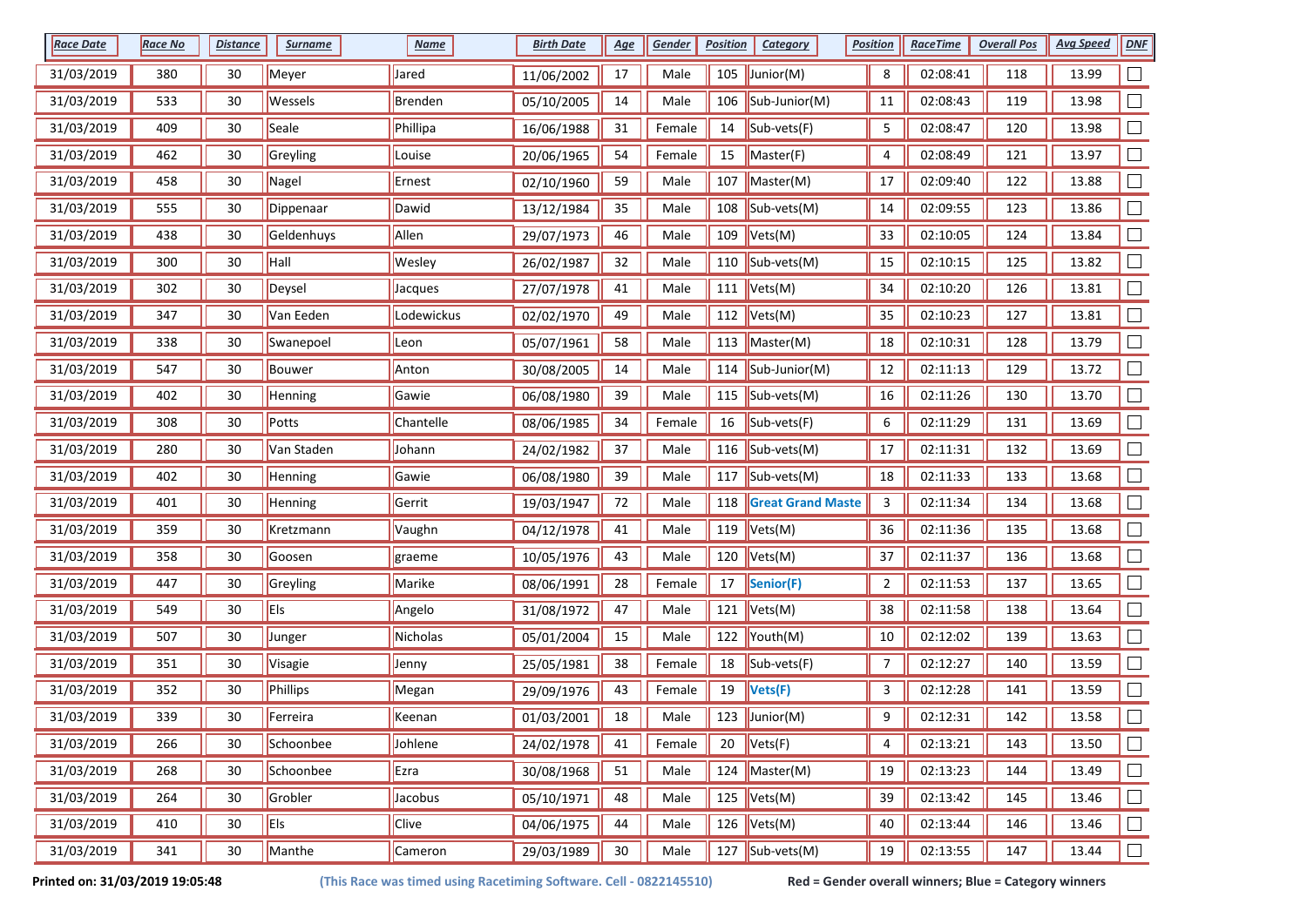| <b>Race Date</b> | <b>Race No</b> | <b>Distance</b> | <b>Surname</b> | <b>Name</b> | <b>Birth Date</b> | <u>Age</u> | Gender | <b>Position</b> | <b>Category</b>                 | <b>Position</b> | <b>RaceTime</b> | <b>Overall Pos</b> | <b>Avg Speed</b> | <b>DNF</b>                  |
|------------------|----------------|-----------------|----------------|-------------|-------------------|------------|--------|-----------------|---------------------------------|-----------------|-----------------|--------------------|------------------|-----------------------------|
| 31/03/2019       | 271            | 30              | Grobler        | Henriette   | 14/02/1976        | 43         | Female | 21              | Vets(F)                         | 5               | 02:13:58        | 148                | 13.44            |                             |
| 31/03/2019       | 546            | 30              | Turner         | David       | 07/10/1964        | 55         | Male   |                 | 128 $M$ aster(M)                | 20              | 02:14:00        | 149                | 13.43            |                             |
| 31/03/2019       | 275            | 30              | Berg           | Marius      | 22/12/1967        | 52         | Male   | 129             | Master(M)                       | 21              | 02:15:38        | 150                | 13.27            |                             |
| 31/03/2019       | 551            | 30              | Van Wyk        | Anton       | 08/10/1976        | 43         | Male   |                 | 130 $ Vets(M) $                 | 41              | 02:15:43        | 151                | 13.26            |                             |
| 31/03/2019       | 315            | 30              | van den Berg   | Carla       | 18/11/1993        | 26         | Female | 22              | Senior(F)                       | 3               | 02:16:00        | 152                | 13.24            |                             |
| 31/03/2019       | 292            | 30              | Grobler        | Izak        | 19/04/1983        | 36         | Male   | 131             | Sub-vets(M)                     | 20              | 02:16:01        | 153                | 13.23            |                             |
| 31/03/2019       | 340            | 30              | Manthe         | Connor      | 10/06/1995        | 24         | Male   | 132             | Senior(M)                       | 9               | 02:16:25        | 154                | 13.19            |                             |
| 31/03/2019       | 342            | 30              | Manthe         | Steve       | 08/01/1963        | 56         | Male   | 133             | Master(M)                       | 22              | 02:16:27        | 155                | 13.19            |                             |
| 31/03/2019       | 270            | 30              | Berg           | Zhandrey    | 30/04/1995        | 24         | Male   |                 | 134 Senior(M)                   | $10\,$          | 02:17:11        | 156                | 13.12            |                             |
| 31/03/2019       | 317            | 30              | Van Zyl        | Johan       | 24/01/1960        | 59         | Male   | 135             | Master(M)                       | 23              | 02:17:20        | 157                | 13.11            |                             |
| 31/03/2019       | 326            | 30              | Joubert        | Deon        | 17/10/1965        | 54         | Male   |                 | 136   Master(M)                 | 24              | 02:18:19        | 158                | 13.01            |                             |
| 31/03/2019       | 537            | 30              | Garner         | Grant       | 21/12/2005        | 14         | Male   |                 | 137 Sub-Junior(M)               | 13              | 02:18:30        | 159                | 13.00            |                             |
| 31/03/2019       | 463            | 30              | Noakes         | Denis       | 28/11/1941        | 78         | Male   | 138             | Great Grand Master              | 4               | 02:18:33        | 160                | 12.99            |                             |
| 31/03/2019       | 257            | 30              | Rohroff        | Michelle    | 27/02/1986        | 33         | Female | 23              | Sub-vets(F)                     | 8               | 02:19:02        | 161                | 12.95            | $\Box$                      |
| 31/03/2019       | 319            | 30              | Grosse         | Tracey      | 17/01/1965        | 54         | Female | 24              | Master(F)                       | 5               | 02:19:14        | 162                | 12.93            |                             |
| 31/03/2019       | 277            | 30              | Meid           | Andreas     | 26/10/1986        | 33         | Male   | 139             | $\vert$ Sub-vets(M)             | 21              | 02:19:42        | 163                | 12.88            |                             |
| 31/03/2019       | 294            | 30              | Meid           | Elzane      | 03/11/1989        | $30\,$     | Female | 25              | Sub-vets(F)                     | 9               | 02:19:43        | 164                | 12.88            |                             |
| 31/03/2019       | 276            | 30              | Zevenster      | Willie      | 01/04/1956        | 63         | Male   | 140             | Grand Master(M)                 | 8               | 02:19:44        | 165                | 12.88            |                             |
| 31/03/2019       | 367            | 30              | Van Dyk        | Samantha    | 10/10/1985        | 34         | Female | 26              | Sub-vets(F)                     | 10              | 02:19:46        | 166                | 12.88            |                             |
| 31/03/2019       | 258            | 30              | Grobler        | Zane        | 20/01/1989        | 30         | Male   |                 | 141 $\vert$ Sub-vets(M)         | 22              | 02:19:48        | 167                | 12.88            |                             |
| 31/03/2019       | 329            | 30              | Cooney         | Kim         | 08/01/1969        | 50         | Female | 27              | Master(F)                       | 6               | 02:19:51        | 168                | 12.87            |                             |
| 31/03/2019       | 544            | 30              | Pieterse       | Coenie      | 31/05/1964        | 55         | Male   | 142             | Master(M)                       | 25              | 02:20:54        | 169                | 12.78            |                             |
| 31/03/2019       | 279            | 30              | Roos           | Juan-Johann | 16/01/1992        | 27         | Male   | 143             | Senior(M)                       | 11              | 02:21:23        | 170                | 12.73            |                             |
| 31/03/2019       | 325            | 30              | Van Den Bosch  | Taeke       | 09/08/1966        | 53         | Male   | 144             | Master(M)                       | 26              | 02:21:39        | 171                | 12.71            |                             |
| 31/03/2019       | 298            | 30              | Swift          | Jacobus     | 29/09/1968        | 51         | Male   | 145             | $\blacksquare$ Master(M)        | 27              | 02:21:42        | 172                | 12.70            |                             |
| 31/03/2019       | 356            | 30              | Myburgh        | Stephan     | 18/04/1986        | 33         | Male   |                 | 146 $\sqrt{\text{Sub-vets(M)}}$ | 23              | 02:21:57        | 173                | 12.68            | $\Box$                      |
| 31/03/2019       | 371            | 30              | Gerber         | Shuaan      | 13/03/1983        | 36         | Male   |                 | $\boxed{147}$ Sub-vets(M)       | 24              | 02:22:23        | 174                | 12.64            | $\mathcal{L}_{\mathcal{A}}$ |
| 31/03/2019       | 373            | 30              | Struwig        | Rudi        | 07/07/1978        | 41         | Male   |                 | $148$ Vets(M)                   | 42              | 02:22:26        | 175                | 12.64            | $\Box$                      |
| 31/03/2019       | 437            | 30              | Brown          | Zaahid      | 29/05/1971        | 48         | Male   |                 | 149 $ Vets(M) $                 | 43              | 02:23:17        | 176                | 12.56            |                             |
| 31/03/2019       | 473            | 30              | Krige          | Zelda       | 02/06/1960        | 59         | Female | 28              | Master(F)                       | $\overline{7}$  | 02:23:19        | 177                | 12.56            | $\Box$                      |

**Printed on: 31/03/2019 19:05:48 (This Race was timed using Racetiming Software. Cell - 0822145510) Red = Gender overall winners; Blue = Category winners**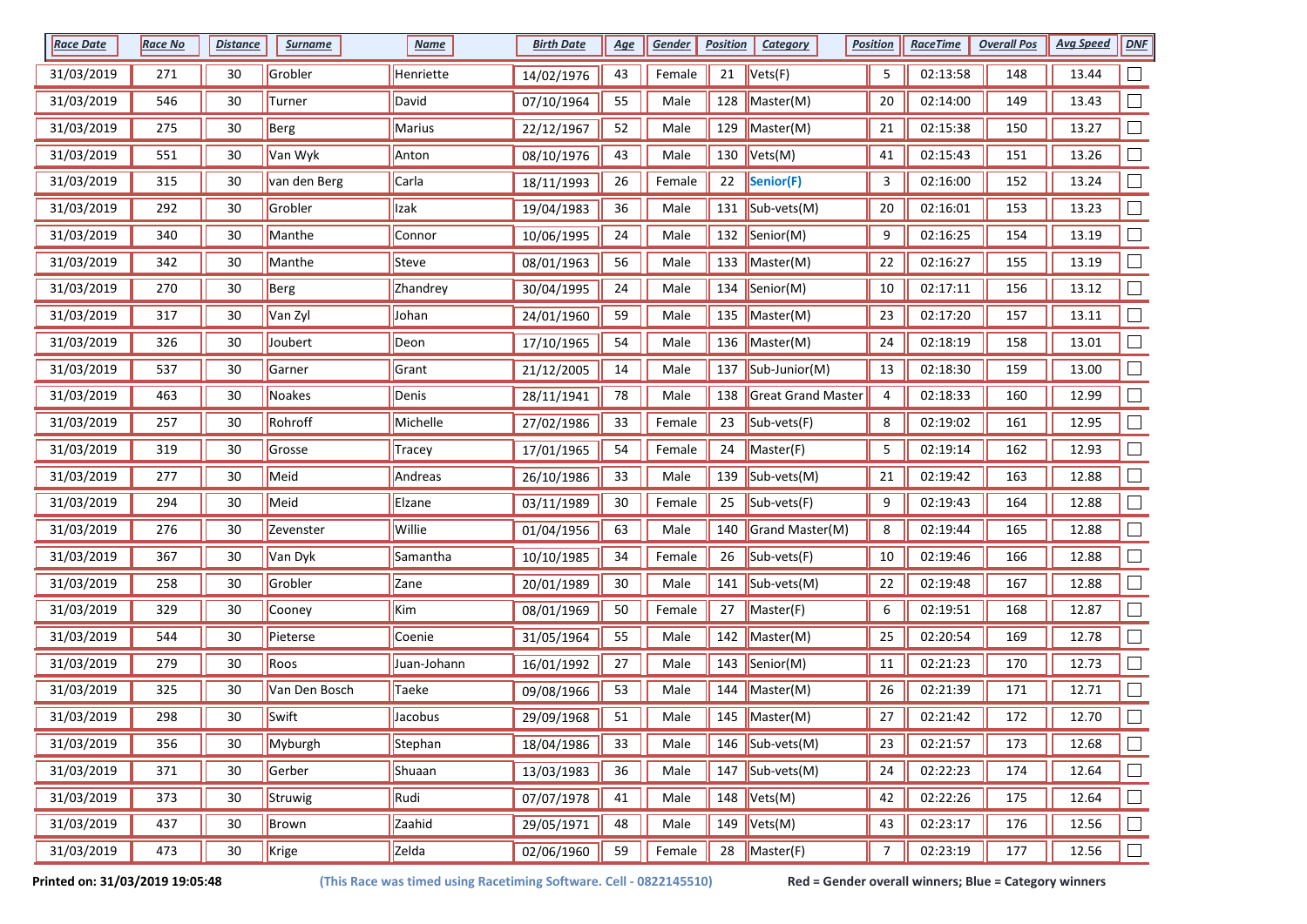| <b>Race Date</b> | <b>Race No</b> | <b>Distance</b> | <b>Surname</b> | <b>Name</b> | <b>Birth Date</b> | <u>Age</u> | Gender | <b>Position</b> | <b>Category</b>                 | <b>Position</b> | <b>RaceTime</b> | <b>Overall Pos</b> | <b>Avg Speed</b> | <b>DNF</b>     |
|------------------|----------------|-----------------|----------------|-------------|-------------------|------------|--------|-----------------|---------------------------------|-----------------|-----------------|--------------------|------------------|----------------|
| 31/03/2019       | 336            | 30              | Pearse         | Catherine   | 21/07/1978        | 41         | Female | 29              | Vets(F)                         | 6               | 02:24:15        | 178                | 12.48            |                |
| 31/03/2019       | 286            | 30              | Rose           | Bevan       | 09/06/1955        | 64         | Female | 30              | <b>Grand Master(F)</b>          | $\mathbf{1}$    | 02:24:17        | 179                | 12.48            |                |
| 31/03/2019       | 278            | 30              | Mitchell       | Keith       | 14/04/1965        | 54         | Male   | 150             | Master(M)                       | 28              | 02:24:20        | 180                | 12.47            |                |
| 31/03/2019       | 468            | 30              | Craddock       | Stephen     | 26/07/1983        | 36         | Male   |                 | 151  Sub-vets(M)                | 25              | 02:24:53        | 181                | 12.42            |                |
| 31/03/2019       | 496            | 30              | Ferreira       | Warren      | 28/02/1980        | 39         | Male   |                 | 152 $ Sub-vest(M) $             | 26              | 02:26:21        | 182                | 12.30            |                |
| 31/03/2019       | 542            | 30              | Bessinger      | Christo     | 25/11/1978        | 41         | Male   |                 | 153 $ Vets(M) $                 | 44              | 02:26:39        | 183                | 12.27            | $\Box$         |
| 31/03/2019       | 333            | 30              | Coveiro        | Marco       | 11/04/1996        | 23         | Male   |                 | 154  Senior(M)                  | 12              | 02:26:44        | 184                | 12.27            |                |
| 31/03/2019       | 446            | 30              | Buhagiar       | Anthony     | 18/10/1979        | 40         | Male   | 155             | Vets(M)                         | 45              | 02:26:45        | 185                | 12.27            |                |
| 31/03/2019       | 289            | 30              | Smith          | Koos        | 12/01/1982        | 37         | Male   |                 | 156 $\sqrt{\text{Sub-vets(M)}}$ | 27              | 02:27:52        | 186                | 12.17            |                |
| 31/03/2019       | 288            | 30              | Smith          | Maryanne    | 18/02/1985        | 34         | Female | 31              | Sub-vets(F)                     | 11              | 02:27:54        | 187                | 12.17            |                |
| 31/03/2019       | 316            | 30              | Glass          | Derek       | 20/11/1958        | 61         | Male   |                 | 157 Grand Master(M)             | 9               | 02:27:55        | 188                | 12.17            |                |
| 31/03/2019       | 301            | 30              | Bevan          | Lynty       | 23/03/1968        | 51         | Female | 32              | Master(F)                       | 8               | 02:28:22        | 189                | 12.13            |                |
| 31/03/2019       | 372            | 30              | Scholtz        | Jaco        | 28/12/1975        | 44         | Male   |                 | 158 $ Vets(M) $                 | 46              | 02:28:24        | 190                | 12.13            |                |
| 31/03/2019       | 518            | 30              | Price          | Nick        | 17/02/1978        | 41         | Male   | 159             | Vets(M)                         | 47              | 02:28:28        | 191                | 12.12            |                |
| 31/03/2019       | 285            | 30              | Whitlock       | Dale        | 08/02/1974        | 45         | Male   | 160             | Vets(M)                         | 48              | 02:30:09        | 192                | 11.99            |                |
| 31/03/2019       | 459            | 30              | Sodien         | Adiel       | 18/11/1965        | 54         | Male   | 161             | Master(M)                       | 29              | 02:30:15        | 193                | 11.98            |                |
| 31/03/2019       | 554            | 30              | Du Plessis     | Adriaan     | 13/05/1986        | 33         | Male   | 162             | $\vert$ Sub-vets(M)             | 28              | 02:30:37        | 194                | 11.95            |                |
| 31/03/2019       | 455            | 30              | Fourie         | DeWet       | 16/03/1981        | 38         | Male   |                 | 163 Sub-vets(M)                 | 29              | 02:30:39        | 195                | 11.95            |                |
| 31/03/2019       | 490            | 30              | <b>Buchner</b> | Theresa     | 03/06/1985        | 34         | Female | 33              | $\vert$ Sub-vets(F)             | 12              | 02:30:51        | 196                | 11.93            |                |
| 31/03/2019       | 400            | 30              | Heunis         | Gerdri      | 24/09/1974        | 45         | Female | 34              | Vets(F)                         | $\overline{7}$  | 02:31:24        | 197                | 11.89            |                |
| 31/03/2019       | 449            | 30              | Tissink        | Natalie     | 20/02/1980        | 39         | Male   |                 | 164 $\sqrt{\text{Sub-vets(M)}}$ | $30\,$          | 02:32:30        | 198                | 11.80            |                |
| 31/03/2019       | 448            | 30              | Tissink        | Jordan      | 04/05/2001        | 18         | Male   | 165             | $\vert$ Junior(M)               | $10\,$          | 02:32:31        | 199                | 11.80            |                |
| 31/03/2019       | 425            | 30              | Koen           | Johan       | 18/06/1987        | 32         | Male   |                 | 166 $\sqrt{\text{Sub-vets(M)}}$ | 31              | 02:32:53        | 200                | 11.77            |                |
| 31/03/2019       | 499            | 30              | Gilbert        | dzevu       | 13/11/1975        | 44         | Male   | 167             | Vets(M)                         | 49              | 02:32:54        | 201                | 11.77            |                |
| 31/03/2019       | 450            | 30              | Goedhals       | Jodi        | 23/07/1998        | 21         | Male   |                 | 168  Senior(M)                  | 13              | 02:32:57        | 202                | 11.77            |                |
| 31/03/2019       | 273            | 30              | Naude          | Devon       | 18/11/1988        | 31         | Male   |                 | 169 $\sqrt{\text{Sub-vets(M)}}$ | 32              | 02:34:05        | 203                | 11.68            |                |
| 31/03/2019       | 453            | 30              | Mkele          | Dumisani    | 05/12/1980        | 39         | Male   |                 | $\overline{170}$ Sub-vets(M)    | 33              | 02:35:41        | 204                | 11.56            | $\mathbb{R}^n$ |
| 31/03/2019       | 376            | 30              | Adams          | Danfred     | 07/02/1979        | 40         | Male   |                 | 171 $Vets(M)$                   | 50              | 02:35:47        | 205                | 11.55            |                |
| 31/03/2019       | 429            | 30              | Dennis         | Salwyn      | 23/02/1978        | 41         | Male   |                 | 172 $Vets(M)$                   | 51              | 02:35:49        | 206                | 11.55            |                |
| 31/03/2019       | 392            | 30              | Renze          | Barry       | 12/07/1976        | 43         | Male   |                 | 173 $Vets(M)$                   | 52              | 02:35:51        | 207                | 11.55            | $\Box$         |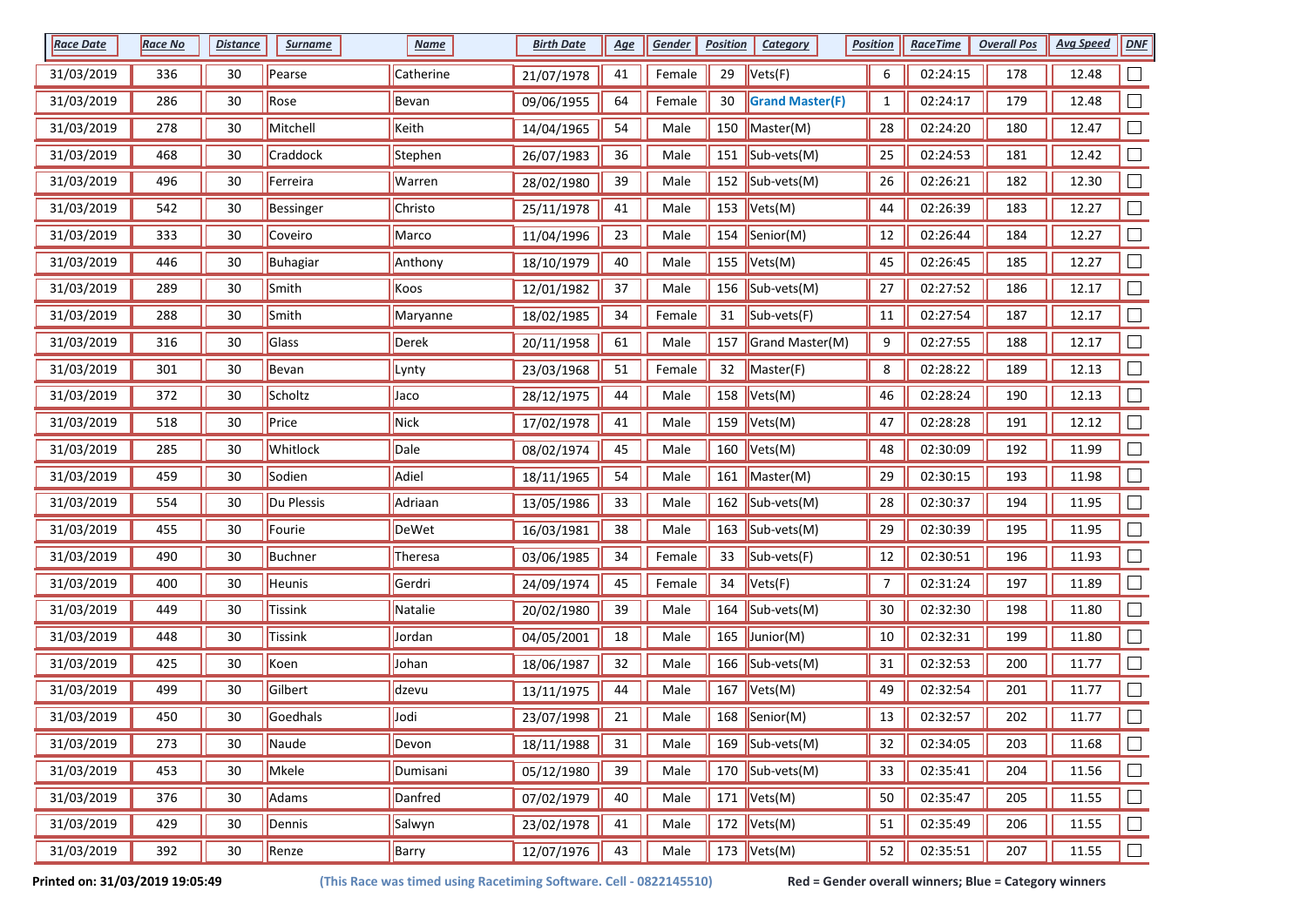| <b>Race Date</b> | <b>Race No</b> | <b>Distance</b> | <b>Surname</b> | <b>Name</b>    | <b>Birth Date</b> | <u>Age</u> | Gender | <b>Position</b> | <b>Category</b>                    | <b>Position</b> | <b>RaceTime</b> | <b>Overall Pos</b> | <b>Avg Speed</b> | <b>DNF</b>                  |
|------------------|----------------|-----------------|----------------|----------------|-------------------|------------|--------|-----------------|------------------------------------|-----------------|-----------------|--------------------|------------------|-----------------------------|
| 31/03/2019       | 553            | 30              | Engelbrecht    | Sanri          | 06/08/1983        | 36         | Female | 35              | Sub-vets(F)                        | 13              | 02:35:54        | 208                | 11.55            |                             |
| 31/03/2019       | 451            | 30              | Naran          | Tulsidas       | 20/04/1954        | 65         | Male   | 174             | Grand Master(M)                    | 10              | 02:35:59        | 209                | 11.54            |                             |
| 31/03/2019       | 381            | 30              | Williams       | Justin         | 28/07/1998        | 21         | Male   |                 | 175  Senior(M)                     | 14              | 02:36:28        | 210                | 11.50            |                             |
| 31/03/2019       | 487            | 30              | Beneke         | Francois       | 30/11/1993        | 26         | Male   |                 | 176  Senior(M)                     | 15              | 02:36:38        | 211                | 11.49            |                             |
| 31/03/2019       | 488            | 30              | Beneke         | Shani          | 23/04/1992        | 27         | Female | 36              | Senior(F)                          | 4               | 02:36:39        | 212                | 11.49            |                             |
| 31/03/2019       | 272            | 30              | Bosman         | Brendan        | 02/12/1984        | 35         | Male   | 177             | $\vert$ Sub-vets(M)                | 34              | 02:37:39        | 213                | 11.42            |                             |
| 31/03/2019       | 386            | 30              | de Leeuw       | Lance          | 10/01/1986        | 33         | Male   |                 | 178 Sub-vets(M)                    | 35              | 02:37:40        | 214                | 11.42            |                             |
| 31/03/2019       | 397            | 30              | Leeson         | Justin         | 03/02/1986        | 33         | Male   | 179             | $\vert$ Sub-vets(M)                | 36              | 02:37:42        | 215                | 11.41            |                             |
| 31/03/2019       | 353            | 30              | Thomas         | Steven         | 07/11/1965        | 54         | Male   | 180             | Master(M)                          | 30              | 02:37:54        | 216                | 11.40            |                             |
| 31/03/2019       | 430            | 30              | Alexander      | Giles          | 01/12/1972        | 47         | Male   | 181             | Vets(M)                            | 53              | 02:39:00        | 217                | 11.32            |                             |
| 31/03/2019       | 378            | 30              | Sauer          | Destin         | 29/04/1981        | 38         | Male   |                 | 182 Sub-vets(M)                    | 37              | 02:39:02        | 218                | 11.32            |                             |
| 31/03/2019       | 309            | 30              | <b>Elfick</b>  | Robert         | 14/07/1968        | 51         | Male   | 183             | Master(M)                          | 31              | 02:39:05        | 219                | 11.31            |                             |
| 31/03/2019       | 391            | 30              | ellie          | denver         | 23/09/1980        | 39         | Male   |                 | 184 Sub-vets(M)                    | 38              | 02:40:12        | 220                | 11.24            |                             |
| 31/03/2019       | 528            | 30              | Victor         | Madelyne       | 18/05/1970        | 49         | Female | 37              | Vets(F)                            | 8               | 02:40:30        | 221                | 11.21            | $\Box$                      |
| 31/03/2019       | 324            | 30              | Mitchell       | Shani          | 18/07/1962        | 57         | Female | 38              | Master(F)                          | 9               | 02:40:54        | 222                | 11.19            |                             |
| 31/03/2019       | 412            | 30              | Smith          | Alisha         | 16/04/1984        | 35         | Female | 39              | Sub-vets(F)                        | 14              | 02:40:56        | 223                | 11.18            |                             |
| 31/03/2019       | 261            | 30              | Human          | Russell        | 09/05/2000        | 19         | Male   | 185             | Senior(M)                          | 16              | 02:41:26        | 224                | 11.15            |                             |
| 31/03/2019       | 262            | 30              | Human          | Sjani          | 08/04/1970        | 49         | Female | 40              | Vets(F)                            | 9               | 02:41:36        | 225                | 11.14            |                             |
| 31/03/2019       | 310            | 30              | Hawkins        | Trevor         | 09/02/1960        | 59         | Male   | 186             | Master(M)                          | 32              | 02:42:14        | 226                | 11.10            |                             |
| 31/03/2019       | 423            | 30              | Kleyn          | Waldo          | 20/06/1987        | 32         | Male   |                 | 187 Sub-vets(M)                    | 39              | 02:42:17        | 227                | 11.09            |                             |
| 31/03/2019       | 390            | 30              | Page           | Luke           | 12/03/2004        | 15         | Male   |                 | 188 Youth(M)                       | $11\,$          | 02:44:13        | 228                | 10.96            |                             |
| 31/03/2019       | 284            | 30              | Wiese          | Johan          | 05/11/1967        | 52         | Male   | 189             | Master(M)                          | 33              | 02:45:25        | 229                | 10.88            |                             |
| 31/03/2019       | 283            | 30              | Wiese          | <b>Desiree</b> | 26/09/1964        | 55         | Female | 41              | Master(F)                          | 10              | 02:45:32        | 230                | 10.87            |                             |
| 31/03/2019       | 428            | 30              | <b>BEUKES</b>  | <b>CLAUDE</b>  | 04/10/1984        | 35         | Male   | 190             | Sub-vets(M)                        | 40              | 02:46:24        | 231                | 10.82            |                             |
| 31/03/2019       | 331            | 30              | Sisson         | Dawn           | 01/04/1964        | 55         | Female | 42              | Master(F)                          | 11              | 02:46:32        | 232                | 10.81            |                             |
| 31/03/2019       | 332            | 30              | Essam          | Nicholas       | 09/02/1962        | 57         | Male   |                 | $191$ Master(M)                    | 34              | 02:46:34        | 233                | 10.81            | $\Box$                      |
| 31/03/2019       | 377            | 30              | Kivedo         | Craig          | 15/09/1978        | 41         | Male   |                 | 192 $Vets(M)$                      | 54              | 02:46:36        | 234                | 10.80            | $\mathcal{L}_{\mathcal{A}}$ |
| 31/03/2019       | 404            | 30              | Brown          | Kenny          | 01/01/1951        | 68         | Male   |                 | 193 Grand Master(M)                | 11              | 02:46:55        | 235                | 10.78            |                             |
| 31/03/2019       | 427            | 30              | Cherrington    | Caryn          | 08/09/1978        | 41         | Female | 43              | $\sqrt{\mathsf{Vets}(\mathsf{F})}$ | $10\,$          | 02:47:30        | 236                | 10.75            |                             |
| 31/03/2019       | 441            | 30              | Darlow         | Shawn          | 02/04/1975        | 44         | Male   |                 | 194 $ Vets(M) $                    | 55              | 02:47:38        | 237                | 10.74            | $\Box$                      |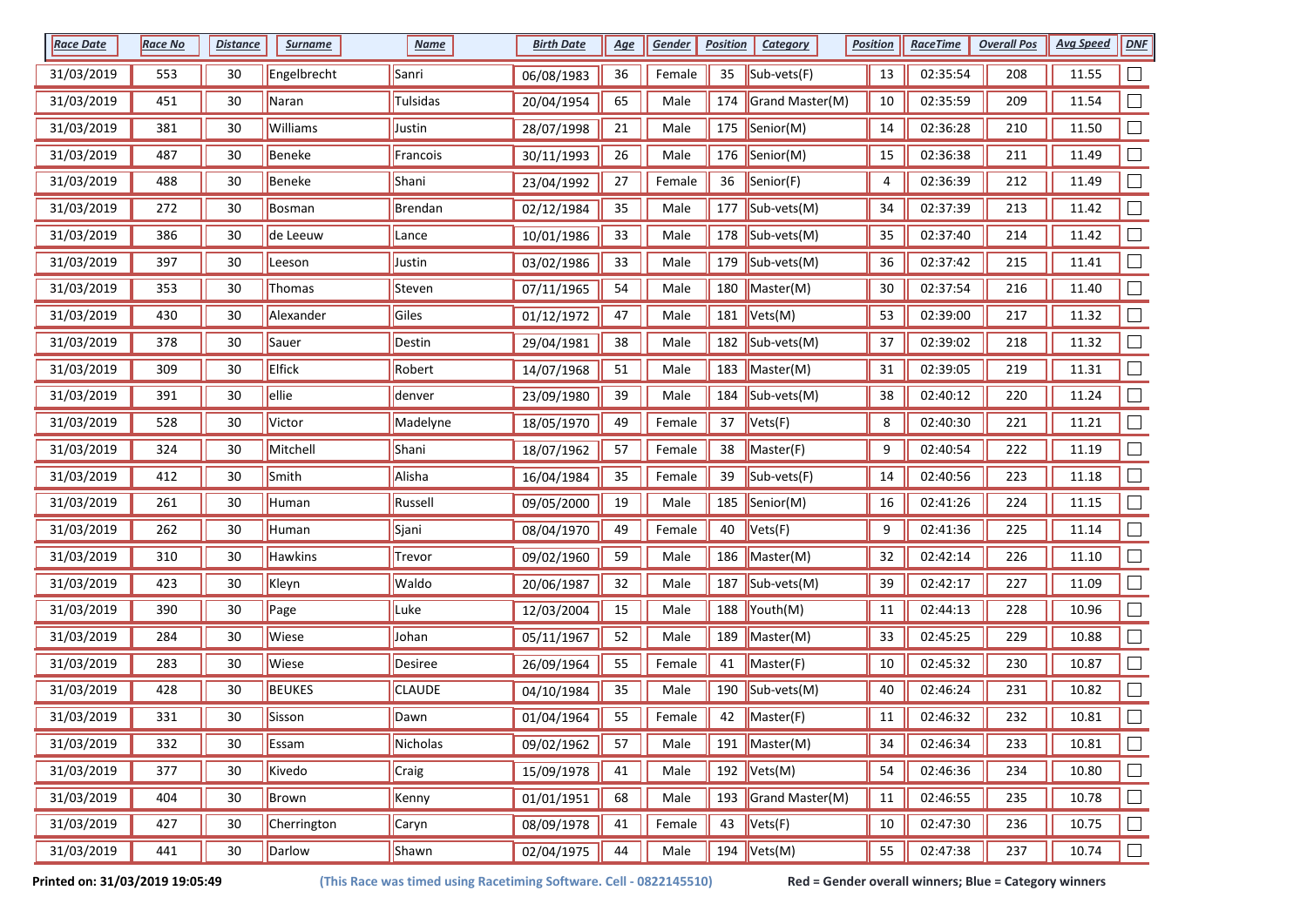| <b>Race Date</b> | Race No | <b>Distance</b> | <b>Surname</b> | <b>Name</b>         | <b>Birth Date</b> | <u>Age</u> | Gender | <b>Position</b> | <b>Category</b>    | <b>Position</b> | <b>RaceTime</b> | <b>Overall Pos</b> | <b>Avg Speed</b> | <b>DNF</b> |
|------------------|---------|-----------------|----------------|---------------------|-------------------|------------|--------|-----------------|--------------------|-----------------|-----------------|--------------------|------------------|------------|
| 31/03/2019       | 312     | 30              | Barton         | Andrew              | 08/01/1967        | 52         | Male   | 195             | Master(M)          | 35              | 02:49:24        | 238                | 10.63            |            |
| 31/03/2019       | 406     | 30              | Diedericks     | Yvan                | 18/06/1991        | 28         | Male   |                 | 196 Senior(M)      | 17              | 02:51:10        | 239                | 10.52            |            |
| 31/03/2019       | 557     | 30              | Marx           | <b>Brandon</b>      | 13/08/2006        | 13         | Male   |                 | 197 Sub-Junior(M)  | 14              | 02:51:17        | 240                | 10.51            |            |
| 31/03/2019       | 355     | 30              | Welgemoed      | Grant               | 12/04/1983        | 36         | Male   |                 | 198 Sub-vets(M)    | 41              | 02:51:22        | 241                | 10.50            |            |
| 31/03/2019       | 405     | 30              | Van Rooyen     | Melandri            | 15/01/1993        | 26         | Female | 44              | Senior(F)          | 5               | 02:51:31        | 242                | 10.49            |            |
| 31/03/2019       | 330     | 30              | Van Eeden      | <b>Wickus Henry</b> | 14/12/1990        | 29         | Male   | 199             | Senior(M)          | 18              | 02:51:33        | 243                | 10.49            |            |
| 31/03/2019       | 348     | 30              | Van Eeden      | Christo             | 04/01/1994        | 25         | Male   | 200             | Senior(M)          | 19              | 02:51:36        | 244                | 10.49            |            |
| 31/03/2019       | 361     | 30              | Harris         | Stephen             | 27/07/1965        | 54         | Male   | 201             | Master(M)          | 36              | 02:54:03        | 245                | 10.34            |            |
| 31/03/2019       | 290     | 30              | Abrahams       | Rashied             | 14/06/1962        | 57         | Male   | 202             | Master(M)          | 37              | 02:57:18        | 246                | 10.15            |            |
| 31/03/2019       | 299     | 30              | Bevan          | Jessica             | 29/01/1989        | 30         | Female | 45              | Sub-vets(F)        | 15              | 02:57:45        | 247                | 10.13            |            |
| 31/03/2019       | 418     | 30              | Hillock        | Jane                | 07/11/1995        | 24         | Female | 46              | Senior(F)          | 6               | 03:02:03        | 248                | 9.89             |            |
| 31/03/2019       | 419     | 30              | Gouveris       | <b>Brad</b>         | 08/02/1998        | 21         | Male   | 203             | Senior(M)          | 20              | 03:02:04        | 249                | 9.89             |            |
| 31/03/2019       | 287     | 30              | Coetzee        | Piet                | 25/02/1948        | $71\,$     | Male   | 204             | Great Grand Master | 5               | 03:02:16        | 250                | 9.88             |            |
| 31/03/2019       | 360     | 30              | Mlangeni       | Zanele              | 15/03/1987        | 32         | Female | 47              | Sub-vets(F)        | 16              | 03:03:53        | 251                | 9.79             | $\Box$     |
| 31/03/2019       | 314     | 30              | Weber          | Denelcha            | 08/08/1978        | 41         | Female | 48              | Vets(F)            | 11              | 03:04:39        | 252                | 9.75             |            |
| 31/03/2019       | 456     | 30              | Lombard        | Jeanine             | 23/11/1977        | 42         | Female | 49              | Vets(F)            | 12              | 03:04:41        | 253                | 9.75             |            |
| 31/03/2019       | 395     | 30              | Leonard        | Warren              | 01/02/1985        | 34         | Male   | 205             | Sub-vets(M)        | 42              | 03:04:55        | 254                | 9.73             |            |
| 31/03/2019       | 439     | 30              | Geldenhuys     | Gerie               | 02/03/1980        | 39         | Male   | 206             | Sub-vets(M)        | 43              | 03:05:16        | 255                | 9.72             |            |
| 31/03/2019       | 531     | 30              | Wedderburn     | Claire              | 16/04/1977        | 42         | Female | 50              | Vets(F)            | 13              | 03:08:24        | 256                | 9.55             |            |
| 31/03/2019       | 416     | 30              | Cloete         | Johannes            | 12/12/1976        | 43         | Male   | 207             | Vets(M)            | 56              | 03:11:13        | 257                | 9.41             |            |
| 31/03/2019       | 417     | 30              | Willemstein    | Robert              | 22/01/1973        | 46         | Male   | 208             | Vets(M)            | 57              | 03:11:15        | 258                | 9.41             |            |
| 31/03/2019       | 424     | 30              | Kleyn          | Simone              | 17/04/1987        | 32         | Female | 51              | Sub-vets(F)        | 17              | 03:11:19        | 259                | 9.41             | $\Box$     |
| 31/03/2019       | 548     | 30              | Bouwer         | Riaana              | 24/06/1976        | 43         | Female | 52              | Vets(F)            | 14              | 03:11:47        | 260                | 9.39             | $\Box$     |
| 31/03/2019       | 413     | 30              | Jooman         | Ryan                | 09/02/1981        | 38         | Male   | 209             | Sub-vets(M)        | 44              | 03:16:08        | 261                | 9.18             |            |
| 31/03/2019       | 513     | 30              | MOORE          | <b>BRENT OWEN</b>   | 17/10/1962        | 57         | Male   | 210             | Master(M)          | 38              | 03:16:10        | 262                | 9.18             |            |
| 31/03/2019       | 311     | 30              | Hawkins        | Jenny               | 18/05/1963        | 56         | Female | 53              | Master(F)          | 12              | 03:16:50        | 263                | 9.14             | $\Box$     |
| 31/03/2019       | 503     | 30              | Henriques      | Alvaro              | 31/08/1978        | 41         | Male   |                 | 211 $Vets(M)$      | 58              | 03:22:55        | 264                | 8.87             | $\Box$     |
| 31/03/2019       | 508     | 30              | Lukie          | Nabiel              | 04/08/1967        | 52         | Male   |                 | 212 Master(M)      | 39              | 03:22:57        | 265                | 8.87             |            |
| 31/03/2019       | 486     | 30              | Batty          | Ray                 | 21/02/1966        | 53         | Male   |                 | 213   Master(M)    | 40              | 03:22:59        | 266                | 8.87             | $\Box$     |
| 31/03/2019       | 510     | 30              | Mack           | Vanon               | 05/07/1961        | 58         | Male   |                 | 214 Master(M)      | 41              | 03:23:01        | 267                | 8.87             | $\Box$     |